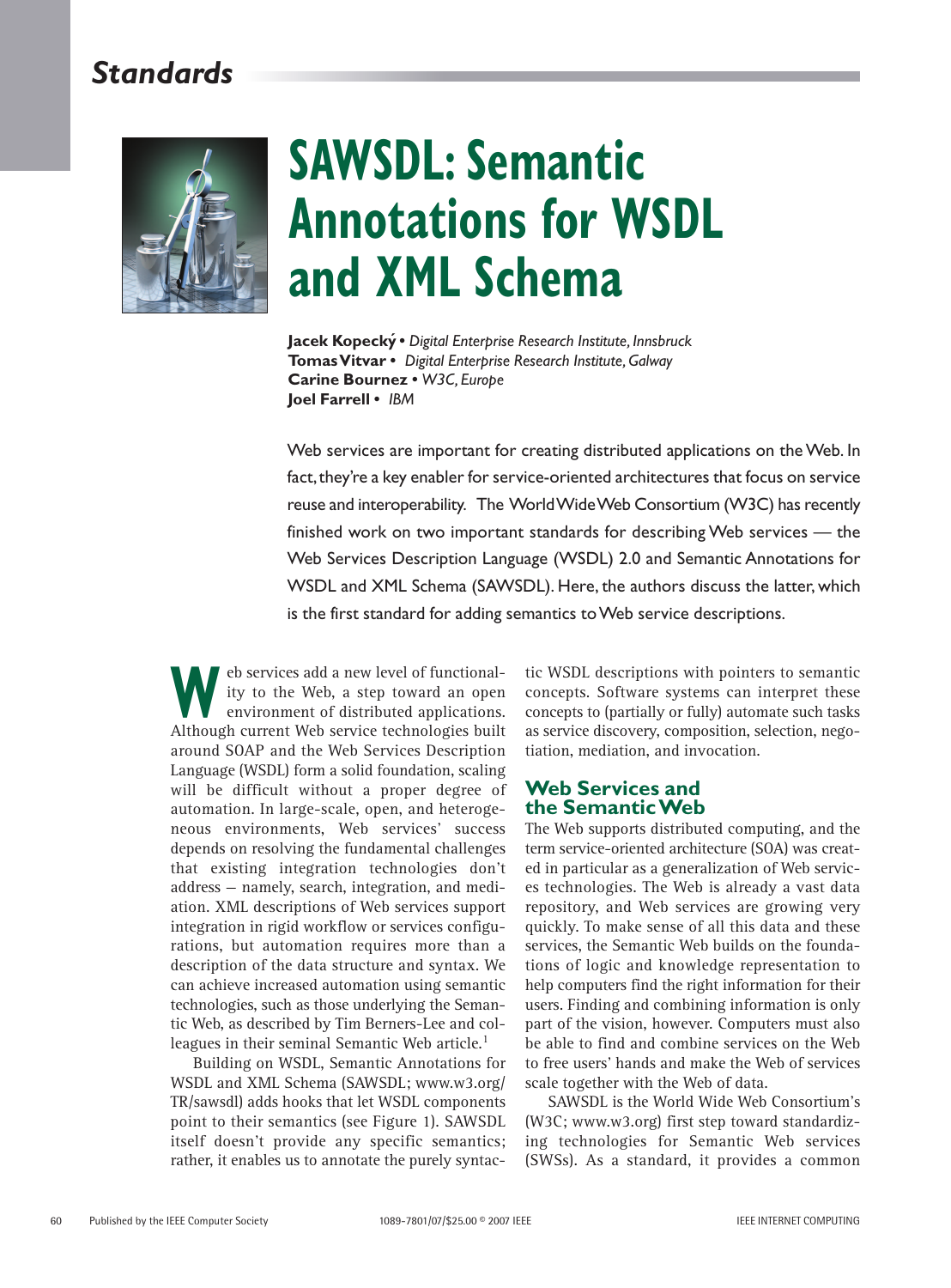ground for the various ongoing efforts toward SWS frameworks, such as the Web Service Modeling Ontology (WSMO; www.wsmo.org)<sup>2</sup> and the OWL-based Web Service Ontology (OWL-S; www.daml.org/services/owl-s).

The major technologies for Web services are SOAP and WSDL. SAWS-DL extends WSDL with pointers to semantics that are crucial for achieving automation. Figure 2 shows a stack of Web services description layers. The base is formed by WSDL and its bindings into lower-level communication technologies, especially HTTP and SOAP. On top of WSDL is a layer of semantic annotations that the higher layer of the service ontology uses. The top represents the application and domain-specific ontologies and other semantic descriptions.

## **SAWSDL Working Group**

In 2004, the W3C started receiving submissions of specifications for semantic descriptions of Web services (OWL-S, WSMO, and others). In June 2005, it held the Workshop on Frameworks for Semantics in Web Services to discuss the proposed steps. The workshop identified a lack of agreement on what Semantic Web services should do; yet, most participants conceded that semantics are necessary in Web service descriptions and that building on WSDL, as WSDL-S<sup>3</sup> proposes, would be a good start.

In April 2006, the W3C formed a working group to standardize semantic annotations for WSDL, which resulted in the recommendation for SAWSDL, published in August 2007. SAWSDL builds mainly on WSDL 2.0,<sup>4</sup> but also supports the still-prevalent WSDL 1.1.<sup>5</sup> On the semantic side, SAWSDL is independent of any ontology technology and assumes that semantic concepts can be identified via URIs. For instance, SWS frameworks can use the Resource Description Framework (RDF) and Web Ontology Language (OWL) with SAWS-DL to annotate Web services.



*Figure 1. The Web Services Description Language (WSDL) with Semantic Annotations for WSDL and XML Schema (SAWSDL). The figure shows WSDL components and the SAWSDL annotations that point to semantic concepts for specifying semantics or to schema mappings for data transformations.*

The working group included representatives from important Semantic Web research centers such as the Digital Enterprise Research Institute (DERI) Innsbruck (www.deri.at), DERI Galway (www.deri.ie), Wright State University (www.wright.edu), Georgia University (www.uga.edu), and Open University (www.open.ac.uk), as well as major industry organizations interested in Semantic Web services, such as IBM, ILOG (www.ilog.com), Telecom Italia (www.telecomitalia.it), CA (www.ca. com), and Scapa Technologies (www. scapatech.com).

Along with the SAWSDL specification, the working group produced a companion usage guide (www.w3. org/TR/sawsdl-guide/) to provide more examples on how SWS solutions can use SAWSDL. As part of the standardization process, the working group also produced a listing of already existing tools that use SAWSDL (see the sidebar "SAWSDL Implementations" for more information).

## **WSDL and SAWSDL**

SAWSDL is a set of extensions for WSDL, which provides a standard description format for Web services. WSDL uses XML as a common flexible data-exchange format and applies XML Schema for data typing. It describes a Web service on three levels:

- *Reusable abstract interface* defines a set of operations, each representing a simple exchange of messages described with XML Schema element declarations.
- *Binding* describes on-the-wire mes-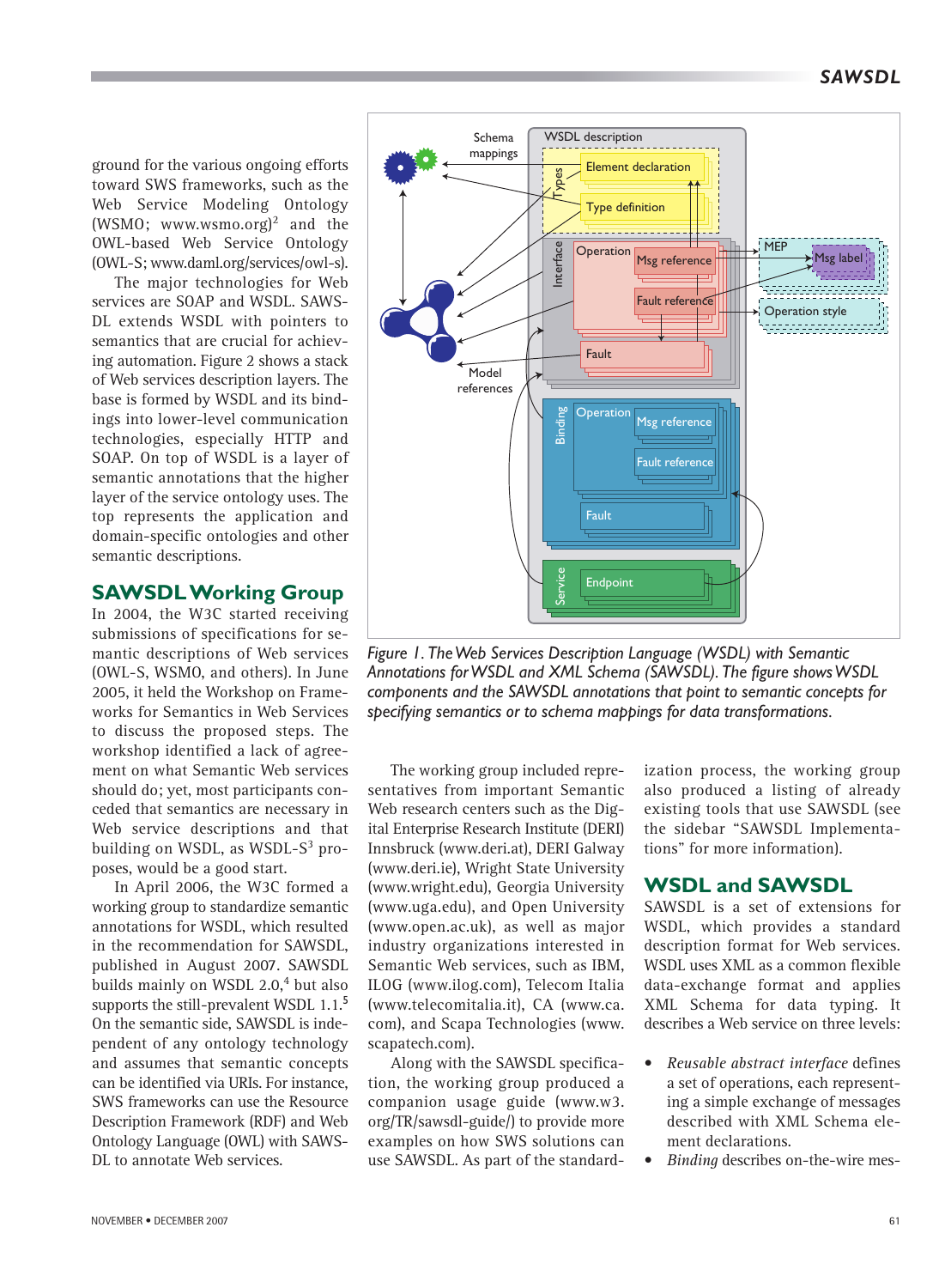

*Figure 2. Extended Web service specification stack. The main description language,WSDL, is tightly bound to the underlying communication technologies. SAWSDL is a layer above WSDL that connects it to the semantic technologies a service ontology that describes the common aspects of Web services and domain ontologies that fill in the actual application-specific details.*

| <b>Table 1. Semantic Annotations for WSDL</b><br>and XML Schema (SAWSDL) syntax summary. |                                                                                            |  |
|------------------------------------------------------------------------------------------|--------------------------------------------------------------------------------------------|--|
| <b>Name</b>                                                                              | <b>Description</b>                                                                         |  |
| modelReference                                                                           | A list of references to concepts in some semantic models<br>(XML attribute)                |  |
| liftingSchemaMapping                                                                     | A list of pointers to alternative data-lifting transformations<br>(XML attribute)          |  |
| loweringSchemaMapping                                                                    | A list of pointers to alternative data-lowering transformations<br>(XML attribute)         |  |
| attrExtensions                                                                           | Attaches attribute extensions where only element extensibility<br>is allowed (XML element) |  |

sage serialization; it follows the structure of an interface and fills in the necessary networking details (for instance, for SOAP or HTTP).

• *Service* represents a single physical Web service that implements a single interface; the Web service can be accessed at multiple network *endpoints*.

WSDL aims to describe the Web service on a *syntactic* level: it specifies what messages look like rather than what they mean. SAWSDL is a simple extension layer on top of WSDL that lets WSDL components specify their *semantics*. SAWSDL defines extension attributes that we can apply to elements both in WSDL

and in XML Schema to annotate WSDL interfaces, operations, and their input and output messages.

The SAWSDL extensions take two forms: *model references* that point to semantic concepts and *schema mappings* that specify data transformations between messages' XML data structure and the associated semantic model. In Table 1, we summarize the complete syntax introduced by SAWSDL.

#### **Model References**

A model reference is an extension attribute, **sawsdl:modelReference**, that we can apply to any WSDL or XML Schema element in order to point to one or more semantic concepts. The value is a set of URIs, each one identifying some piece of semantics.

Model references generically refer to semantic concepts, thus serve as hooks for attaching semantics. As we'll illustrate later, we can use model references to describe the meaning of data or to specify the function of a Web service operation.

#### **Schema Mappings**

SAWSDL provides two attributes for attaching schema mappings: **sawsdl: liftingSchemaMapping** and **sawsdl: loweringSchemaMapping**. Lifting mappings transform XML data from a Web service message into a semantic model (for instance, into RDF data that follows some specific ontology), whereas lowering mappings transform data from a semantic model into an XML message.

Lifting and lowering transformations are useful for communicating with a Web service from a semantic client — for example, the client software will *lower* some of its semantic data into a request message and send it to the Web service; when the client software receives the response message, it can *lift* the data contained in the message for semantic processing (see Figure 3a).

We can also use lifting and low-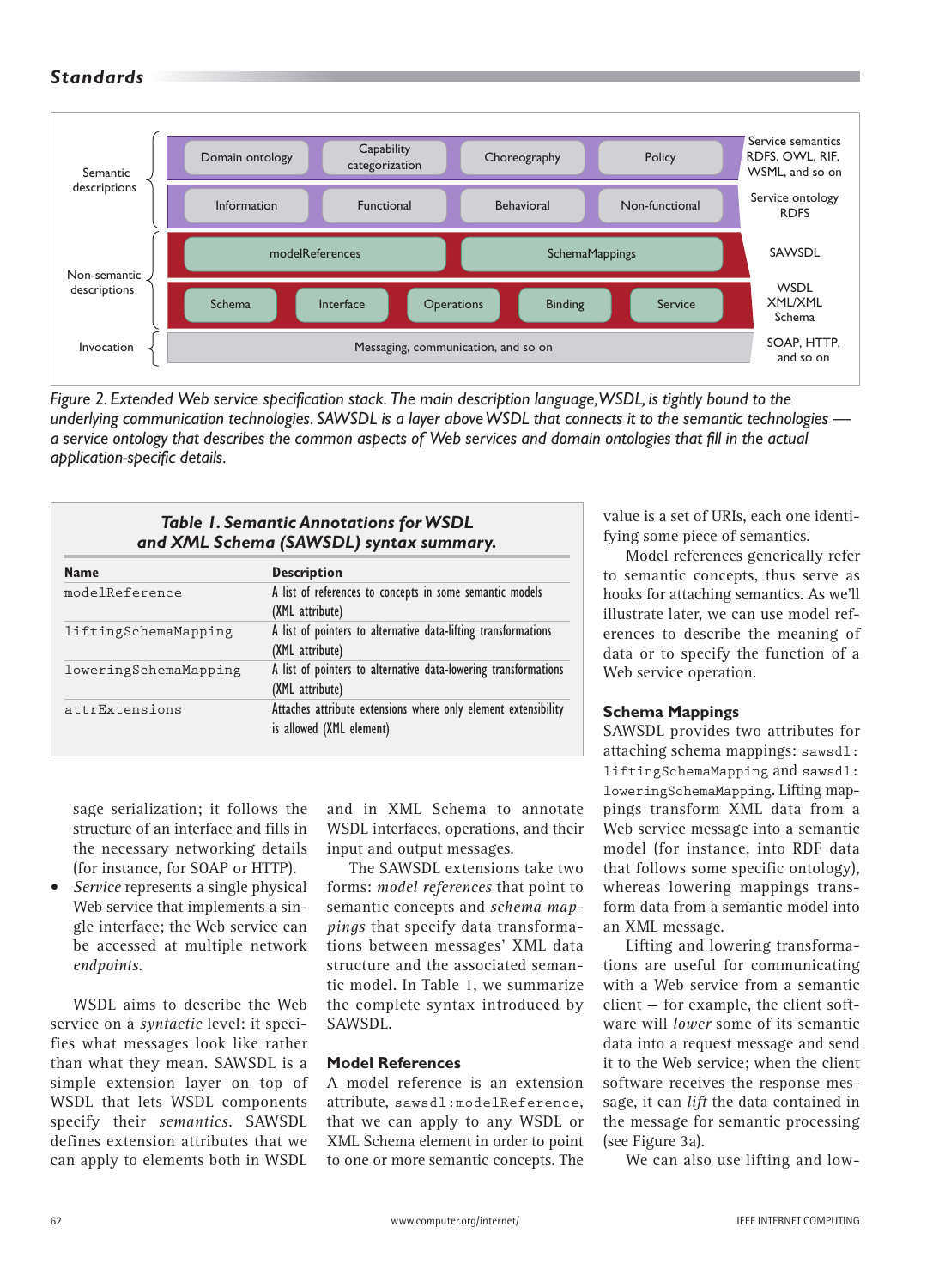## **SAWSDL Implementations**

The W3C standardization process requires that every specification under development be tested for implementability before it becomes a final W3C recommendation.Every feature of the specification should be functional in at least one implementation, and, optimally, would be interoperable between at least two implementations.A working group wishing to proceed with a specification needs to create an implementation report.The Semantic Annotations for WSDL (SAWSDL) working group's implementation report (available at www.w3.org/2002/ws/sawsdl/CR) shows several implementation categories.

SAWSDL's direct implementations are parser APIs that make the annotations available to applications, and tools that let users annotate Web Services Description Language (WSDL) documents with semantic annotations. In the first category, the Woden API for WSDL 2.0 and the WSDL4J API for WSDL 1.1 were both extended to handle SAWSDL annotations.Many Java-based tools use these APIs, including Axis 2, the Apache Web services stack. Two GUI tools help annotate WSDL documents with semantics: Radiant from the University of Georgia and the Web Service Modeling Ontology (WSMO) Studio from Ontotext.

Because SAWSDL is a specification for hooks for attaching semantics, its value is mainly in actual applications that add semantics to Web service descriptions. The SAWSDL implementation report mentions several such applications. In particular, we

can attach both OWL-S and WSMO, the major Semantic Web services frameworks, to WSDL service descriptions using SAWS-DL, as specified in these frameworks' respective grounding definitions.On top of that, we can use SAWSDL for simple Web service discovery in a tool called Lumina from the University of Georgia and for semantic data matching and mediation in Semantic Tools for Web Services from IBM. Finally,we can use SAWSDL to add semantic annotations to Business Process Execution Language for Web Services (BPEL4WS),a use that the SAWSDL working group didn't directly anticipate; nevertheless, such unexpected uses are appropriate and well within the spirit of the SAWSDL specification.

ering annotations for XML data mediation through a shared ontology (see Figure 3b). An automated mediator can lift the data in one XML format to data in the shared ontology and then lower it to another XML format using the lifting annotation from the first format's schema and the lowering one from the second schema.

In XML Schema, we describe an XML element's content by a *type definition* and add the element's name as an *element declaration*. SAWSDL model reference and schema mapping annotations can be both on types and on elements; in fact, a type's annotations also apply to the elements of that type.

In particular, a SAWSDL processor merges the type's model references with the element's model references, and all of them apply to the element. Schema mappings, on the other hand, are only propagated from the type if the element doesn't declare any schema mappings of its own. This lets a type provide generic schema mappings and an element specify more concrete mappings appropriate for the type's specific use.



*Figure 3. Lifting and lowering semantic data. We can use lifting and lowering transformations for (a) Web service communication and (b) XML data mediation.*

#### **WSDL 1.1 Support**

Although SAWSDL is built primarily for WSDL 2.0, it also supports the older and more prevalent version, WSDL 1.1. Essentially, both model references and schema mappings apply in the same places in both WSDL versions. However, the XML Schema for WSDL 1.1 allows only element extensions on operations, so a WSDL 1.1 document with the SAWSDL **modelReference** attribute on an operation wouldn't be valid. To overcome this obstacle, SAWSDL defines the element **attrExtensions** to carry extension attributes in places where only element extensibility is allowed. Instead of putting the model reference directly on the **operation** element, SAWSDL can put it on the **attrExtensions** element, then insert that into the **operation** element.

#### **On Top of SAWSDL: Semantics for Web Services**

SAWSDL alone isn't an actual framework for modeling Semantic Web services: it needs a concrete service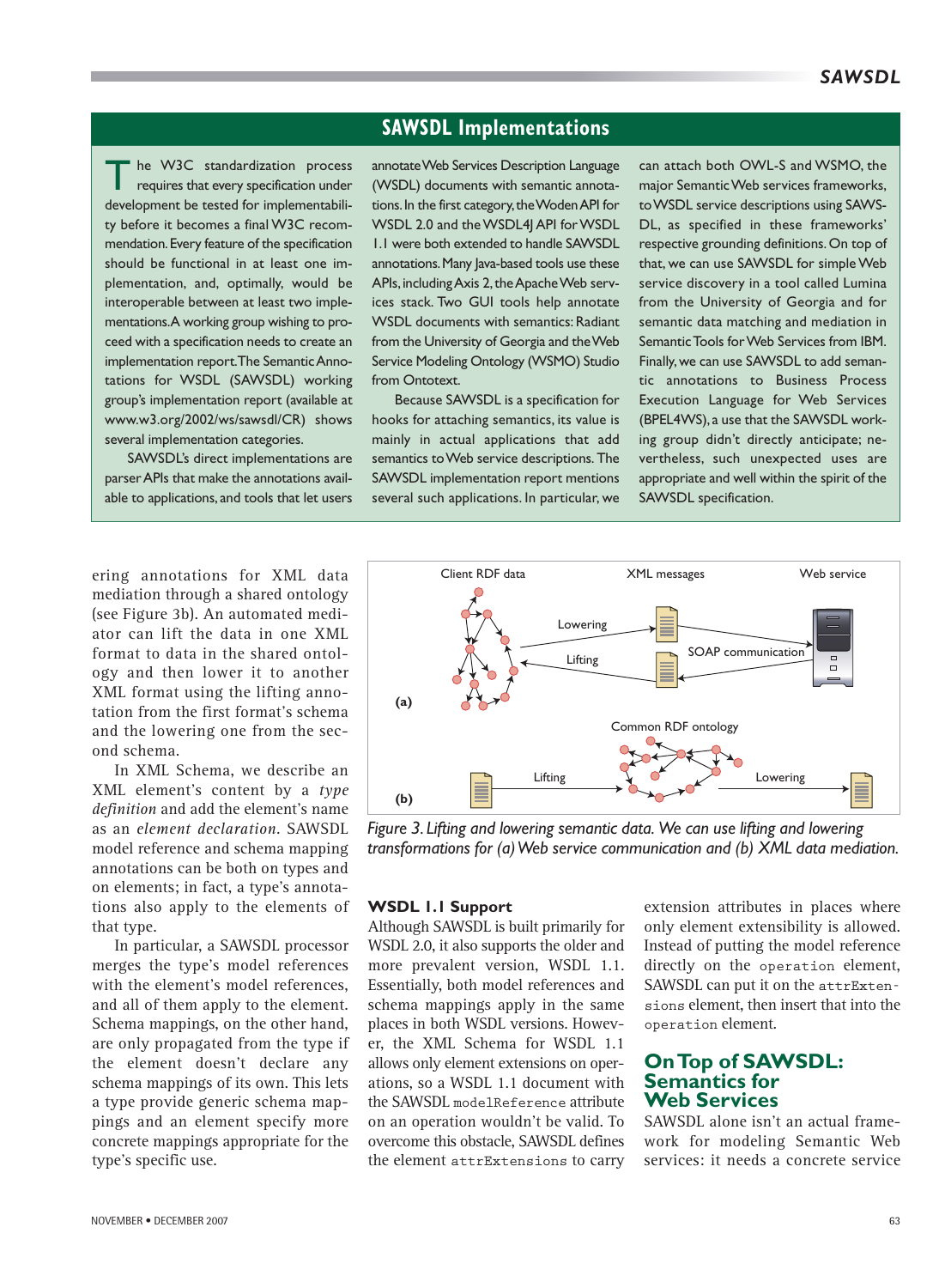| Semantics type       | <b>Description</b>                          |
|----------------------|---------------------------------------------|
| <b>Information</b>   | Ontology pointers, mappings                 |
| <b>Functional</b>    | General, reusable capability or category    |
| <b>Functional</b>    | Concrete operation capability or category   |
| <b>Functional</b>    | Concrete service capability or category     |
| <b>Behavioral</b>    | General, reusable behavioral description    |
| <b>Behavioral</b>    | Concrete service behavior                   |
| <b>Nonfunctional</b> | Nonfunctional properties and policies       |
| <b>Nonfunctional</b> | Operation-specific nonfunctional properties |
|                      |                                             |

*Table 2. Semantic annotations for Web Services Description Language (WSDL) components.*



*Figure 4. Tasks performed by a Semantic Web services client system. Starting with the discovery of Web services applicable to a given user goal, and ending with actual invocation of a selected Web service, these tasks can be automated using semantic technologies.*

ontology that specifies what semantics we can attach to the SAWSDL hooks. This section shows what a very lightweight service ontology could look like.

Adding semantics to Web services mainly aims to automate certain tasks that must be performed with services before or during invocation. Based on various efforts in SWS and service-oriented computing communities (such as OWL-S and WSMO), the generally accepted tasks are discovery, negotiation, filtering, selection, and invocation (as Figure 4 shows), complemented by composition and interspersed with mediation. To perform these tasks, a user or an application has a *semantic client* – that is, a service requester or a middleware system that performs various

combinations of tasks according to a particular application's requirements. More information about intelligent middleware systems for SWSs is available elsewhere.<sup>6</sup>

Different tasks require different semantic descriptions. We can describe four aspects of services semantically:

- *Information semantics* define an information model (an ontology together with instance data). Other semantic descriptions use information semantics and usually need them when performing data mediation through ontology merging or mapping/aligning.
- *Functional semantics* describe the service capability — that is, what the service can offer its users. They're used for service discovery,

comparing a user's need (in the form of a goal description) and the functional descriptions of available Web services. Service composition also uses functional semantics (together with information semantics) when creating a plan for a given goal.

- *Nonfunctional semantics* define additional constraints and policies over service functionality that functional semantics don't capture. Nonfunctional semantics are needed to match discovered services against users' preferences and constraints.
- *Behavioral semantics* describe a service's public and private behavior. A description of the public behavior is a protocol that each client must follow in order to consume the service's functionality. It guides negotiation with the service as well as its invocation. Service discovery or composition might also incorporate compatibility checks or process mediation between the client's and the service's expected behaviors.

Table 2 summarizes how the various types of semantics fit into SAWSDL.

#### **Information Semantics**

Several options exist for expressing ontologies; they typically vary in language expressivity, and the available reasoning and querying algorithms range in performance and scalability. The standard options are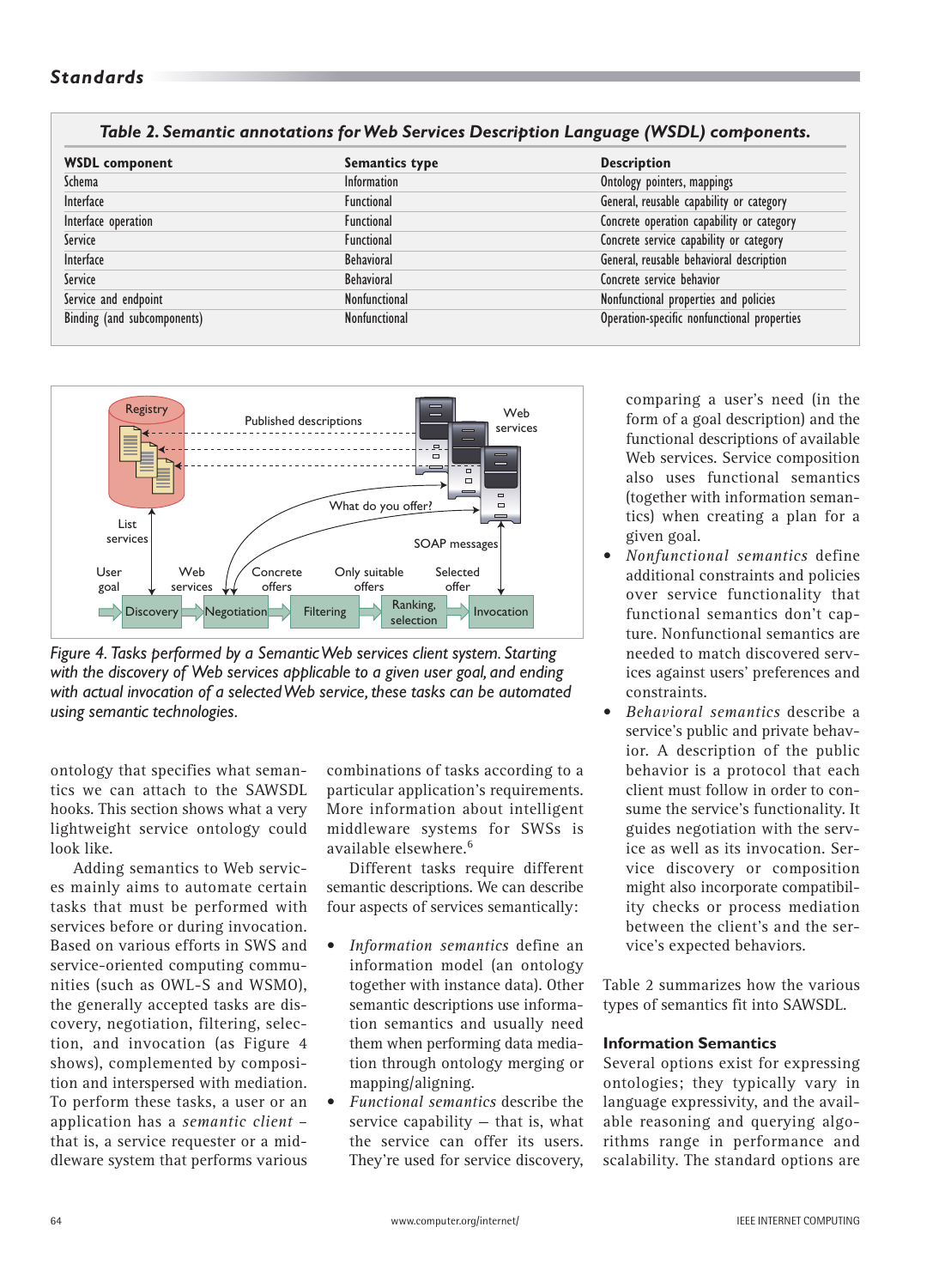## **Semantic Web Languages**

S emantic Annotations for WSDL and XML Schema (SAWSDL) lets us point to semantics from the Web Services Description Language (WSDL). But to represent the semantics,we need to reach for knowledge representation languages.

The W3C has produced several language recommendations for representing and exchanging knowledge on the Semantic Web. At the core, the Resource Description Framework (RDF; www.w3. org/RDF) represents information in graphbased models with so called *triples* — that is, statements in the form **<subject, predicate, object>**. The subjects and

objects link the triples into a graph. RDF provides various syntaxes including RDF/ XML and Notation 3 (N3).

RDF Schema (RDFS) defines constructs on top of RDF that enable the specification of lightweight ontologies: RDFS lets us define classes and properties as well as class and property hierarchies. On top of RDFS, the Web Ontology Language (OWL) provides a more expressive vocabulary along with a formalism based on description logics. Last but not least, an ongoing effort in the W3C Rule Interchange Format Working Group (RIF WG) aims to extend the existing languages with rules.

Several nonstandard languages are also available outside the W3C. For instance, the Web Services Modeling Language (WSML; www.wsmo.org/wsml) is an ontology language with a variant called WSML-Rule that's based on logic programming; the Semantic Web Rule Language (SWRL; www.daml.org/rules/ proposal) is a proposed rule language combining OWL and RuleML. Both languages (and others) were submitted to W3C as inputs to the RIF work. Because RIF is in its early stages, we use WSML-Rule to capture logical expressions in some examples in this article.

RDF Schema (RDFS) and OWL, with its subsets OWL-Lite and OWL-DL (a fragment of Description Logics). We can draw further expressivity from rule languages, such as the upcoming W3C Rule Interchange Format (RIF), especially for capturing logical conditions. (See the "Semantic Web Languages" sidebar for more details on the available languages for expressing information semantics.)

Information semantics apply to the XML schema components that WSDL uses to describe messages — in particular, *element declarations* and *type definitions*, as Figure 5 shows (lines 6 through 8). Both can carry SAWSDL model references that link them to classes in the ontology. The model references are accompanied by lifting and lowering schema mappings to enable data exchange between the semantic client and the XML-based Web service.

#### **Functional Semantics**

Functional semantics is the formal description of service functionality, describing what a service can offer to its clients when they invoke it. We can describe this at two levels of granularity:

• *Categorization* — the service functionality falls within some category in an agreed classification schema, such as the United Nations Standard Products and Services Code (UNSPSC; www.unspsc.org) or the RosettaNet Technical Dictionary (RNTD; portal.rosettanet.org/ cms/sites/RosettaNet/Standards/R Standards/dictionary).

• *Capability description* — we can also define the functionality using logical conditions that must hold before and after service invocation, so called preconditions and effects.

Here, we show a simple capability ontology that would be part of a larger service ontology:

```
sem:Capability
```
**rdf:type rdfs:Class. sem:hasPrecondition rdf:type rdf:Property ; rdfs:domain sem:Capability ; rdfs:range sem:Axiom. sem:hasEffect rdf:type rdf:Property ; rdfs:domain sem:Capability ; rdfs:range sem:Axiom. sem:Axiom rdf:type rdfs:Class.**

It introduces the class **Capability** with predicates **hasPrecondition** and **hasEffect**. Both these predicates' range is **Axiom**, meaning an arbitrary logical expression, which can be written in the syntax of any logical language, such as RIF or the Web Services Modeling Language (for example, WSML-Rule).

Functional semantics apply to the Web service, which is represented concretely by the **service** construct and abstractly by the reusable **interface** construct. We use a SAWSDL **modelReference** to point from a service or an interface to its appropriate capability, as we can see in Figure 5 (line 14, and lines 45 to 55). Multiple services might share a WSDL interface, thus its capability should be general because it effectively applies to all services that implement that interface. A concrete capability attached to the service then refines the interface's capability.

The distinction between a general capability on the interface and a concrete, refined capability on the service enables an SWS discovery algorithm to first find appropriate interfaces and then deal only with services that implement them.

Apart from describing the service (or the interface) as a whole, we can also ascribe capabilities to the operations, again using **modelReference** pointers. Describing operation capabilities is especially useful for Web serv-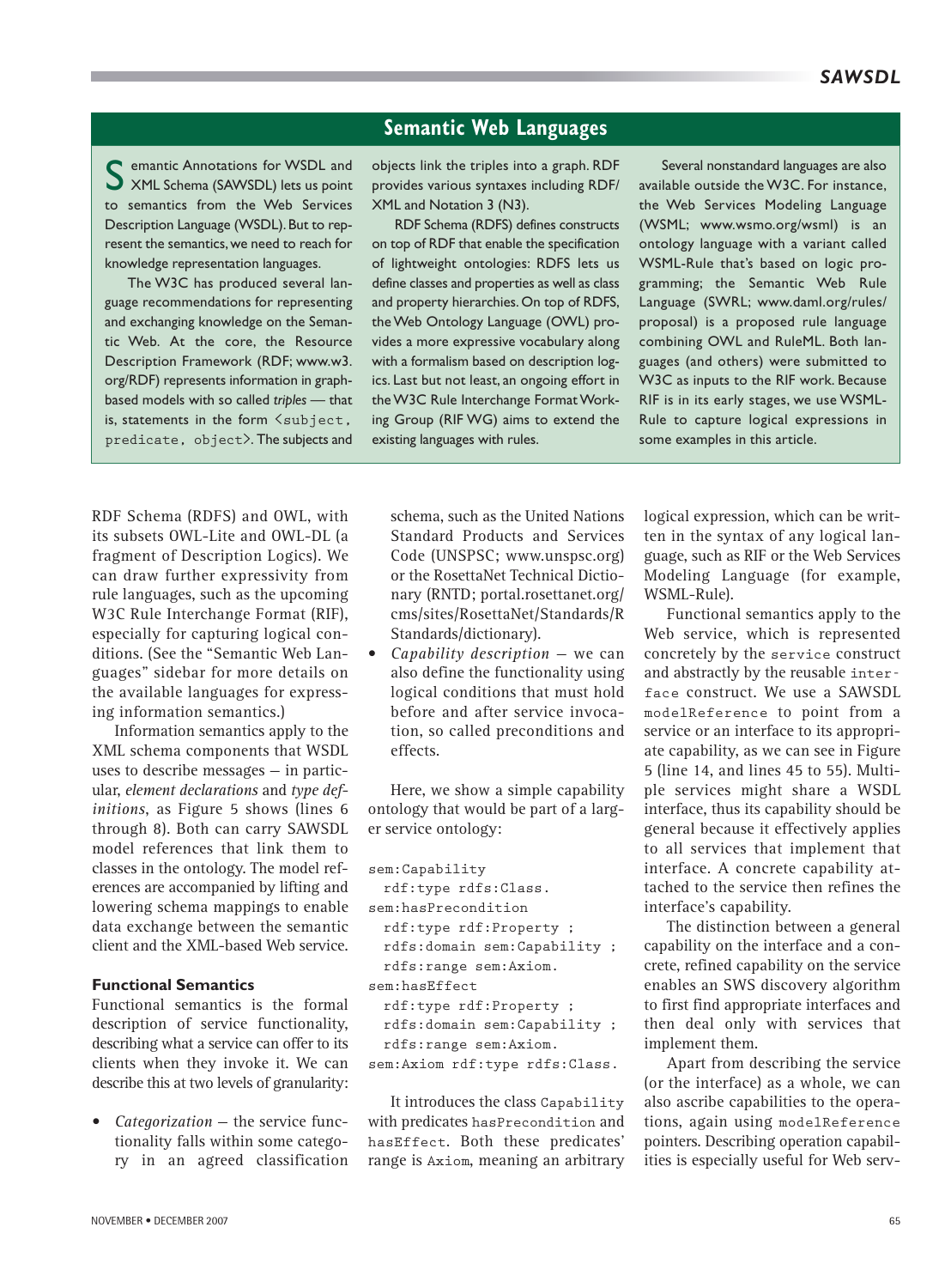```
1 // the WSDL description 
2 <wsdl:description...> 
3 <wsdl:types> 
4 <xs:schema...>
5 ... 
6 <xs:element name="NetworkConnection"
   type="NetworkConnectionType"
7 sawsdl:modelReference="http://example.org/
   onto#NetworkConnection"
8 sawsdl:loweringSchemaMapping="http://
   example.org/NetConn.xslt" />
9 ...
10 </xs:schema>
11 </wsdl:types>
12
13 <wsdl:interface name="NetworkSubscription" 
14 sawsdl:modelReference="http://example.org/
   onto#VideoOnDemandSubscription" >
15 ...
16 </wsdl:interface>
17 ...
18 <wsdl:service name="ExampleCommLtd" 
19 interface="NetworkSubscription" 
20 sawsdl:modelReference="http://example.org/
   onto#VideoOnDemandPrice"> 
21 <wsdl:endpoint name="public" 
22 binding="SOAPBinding" 
23 address="http://example.org/comm.ltd/
   subscription" /> 
24 </wsdl:service> 
25 </wsdl:description>
26 
27 // and now the ontological definitions 
28 // ontology fragment 
29 ex:Bundle rdf:type rdfs:Class. 
30 ex:NetworkConnection rdf:type rdfs:Class. 
31 ex:Service rdf:type rdfs:Class. 
                                                       32 ex:hasService rdf:type rdf:Property ;
                                                       33 rdfs:domain ex:Bundle ; 
                                                       34 rdfs:range ex:Service. 
                                                       35 ex:hasConnection rdf:type rdf:Property ; 
                                                       36 rdfs:domain ex:Bundle ; 
                                                       37 rdfs:range ex:NetworkConnection. 
                                                       38 ex:providesBandwidth rdf:type rdf:Property ; 
                                                       39 rdfs:domain ex:NetworkConnection ; 
                                                       40 rdfs:range xs:integer. 
                                                       41 ex:DSLConnection rdf:type rdfs:Class ; 
                                                       42 rdfs:subClassOf ex:NetworkConnection.
                                                       43
                                                       44 // interface capability 
                                                       45 ex:VideoOnDemandSubscription rdf:type 
                                                          sem:Capability ; 
                                                       46 sem:hasPrecondition " 
                                                       47 ?customer[hasConnection hasValue 
                                                          ?connection] memberOf Customer and 
                                                       48 ?service[requiresBandwidth hasValue ?x] memberOf
                                                          Service and 
                                                       49 ?connection[providesBandwidth hasValue ?y] 
                                                          memberOf NetworkConnection and 
                                                       50 ?y > ?x 
                                                       51 "^^wsml:AxiomLiteral. 
                                                       52 sem:hasEffect " 
                                                       53 ?bundle[hasService hasValue ?service and 
                                                       54 hasConnection hasValue ?connection] 
                                                          memberOf Bundle 
                                                       55 "^^wsml:AxiomLiteral.
                                                       56 
                                                       57 wsml:AxiomLiteral rdf:type rdfs:Class; 
                                                       58 rdfs:subClassOf sem:Axiom.
                                                       59
                                                       60 // service price 
                                                       61 ex:VideoOnDemandPrice rdf:type 
                                                         ex:PriceSpecification ; 
                                                       62 ex:pricePerChange "30"^^ex:euroAmount ; 
                                                       63 ex:installationPrice "49"^^ex:euroAmount.
```
*Figure 5.Web Services Description Language (WSDL) with semantic annotations, followed by the relevant ontologies. This listing illustrates how simple semantic models can be attached to a WSDL document for use in a semantic Web service client system.*

ices whose interface is simply a collection of stand-alone operations. For instance, a network subscription service might offer independent operations for subscribing to a bundle, canceling a subscription, or inquiring about pricing. A client will generally want to use only one or two of the operations, not all three. In such cases, instead of service discovery, the semantic client might need to do the more finegrained *operation discovery*.

Categorization and capability description aren't exclusive alternatives — we can combine them. Although the SAWSDL **modelReference** URI values don't indicate whether the annotations go to capabilities or cat-

egories (or any other type of semantics, for that matter), the semantic model will make it clear.

#### **Behavioral Semantics**

In general, behavioral semantics is the formal description that defines a service's *external* (public) and *internal* (private) behavior. The external behav